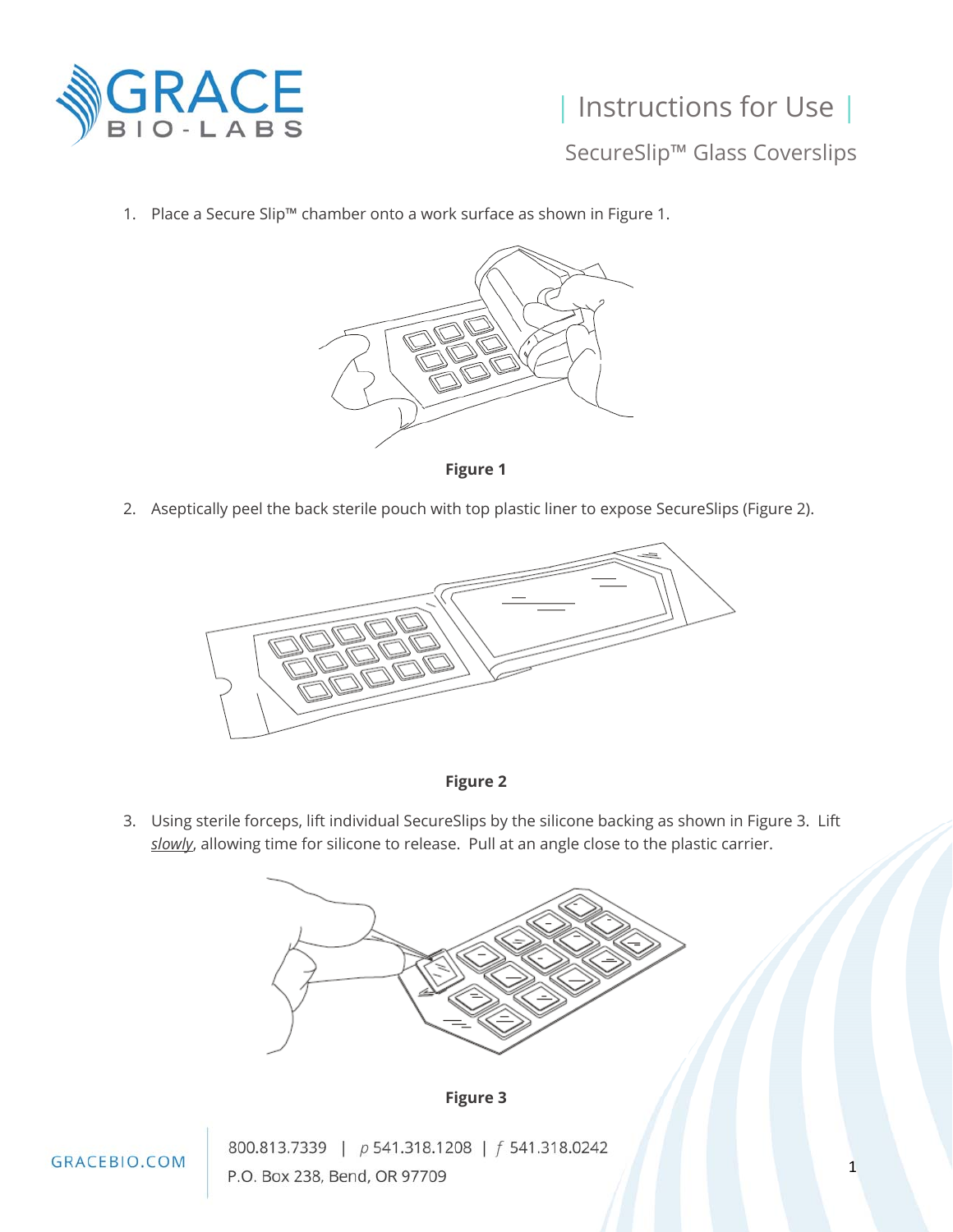

## | Instructions for Use |

SecureSlip™ Glass Coverslips



4. Place SecureSlips into sterile CultureWell plates or culture dishes as shown in Figure 4.

**Figure 4** 

5. To culture cells on SecureSlip glass coverslips, flood the plate with a suspension of cells in medium as shown in Figure 5. Allow the cells to attach for 1-24 hours in a humidified CO2 incubator.



## **Figure 5**

After cultivation, cells can be washed, fixed and stained in the plate using standard protocols. The hydrophobic silicone creates a fluid barrier to facilitate antibody incubations on coverslips.

800.813.7339 | p 541.318.1208 | f 541.318.0242 P.O. Box 238, Bend, OR 97709